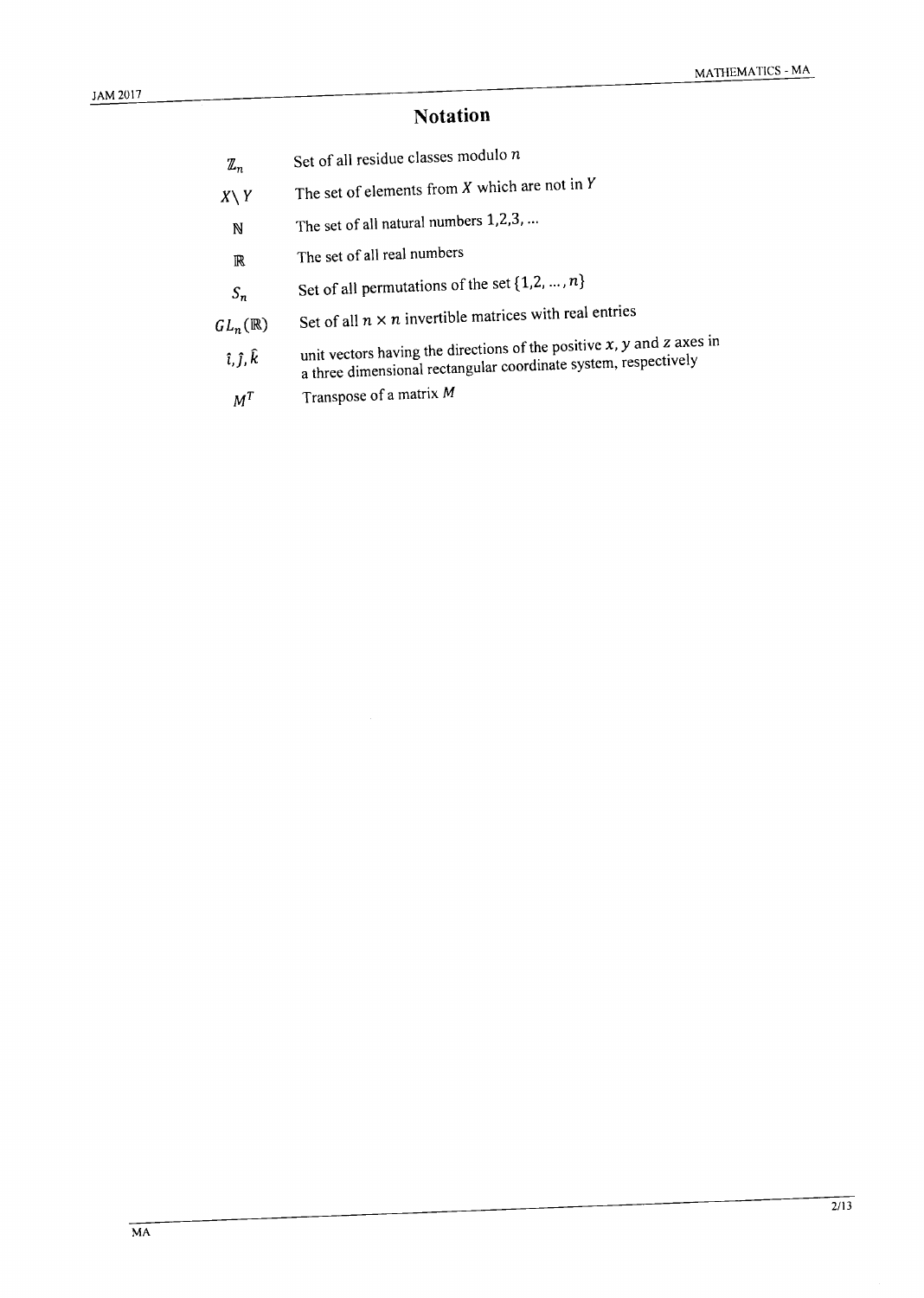### $SECTION - A$

## MULTIPLE CHOICE QUESTIONS (MCQ)

## Q. 1 - Q.10 carry one mark each.

Consider the function  $f(x, y) = 5 - 4 \sin x + y^2$  for  $0 < x < 2 \pi$  and  $y \in \mathbb{R}$ . The set of critical  $0.1$ points of  $f(x, y)$  consists of

(A) a point of local maximum and a point of local minimum (B) a point of local maximum and a saddle point  $(C)$  a point of local maximum, a point of local minimum and a saddle point (D) a point of local minimum and a saddle point

Let  $\varphi: \mathbb{R} \to \mathbb{R}$  be a differentiable function such that  $\varphi'$  is strictly increasing with  $\varphi'(1) = 0$ . Let  $\alpha$  $Q<sub>0.2</sub>$ and  $\beta$  denote the minimum and maximum values of  $\varphi(x)$  on the interval [2, 3], respectively. Then which one of the following is TRUE?

(A) 
$$
\beta = \varphi(3)
$$
 (B)  $\alpha = \varphi(2.5)$  (C)  $\beta = \varphi(2.5)$  (D)  $\alpha = \varphi(3)$ 

The number of generators of the additive group  $\mathbb{Z}_{36}$  is equal to  $Q.3$ 

Q.4  
\n
$$
\lim_{n \to \infty} \frac{\pi}{n} \sum_{k=1}^{n} \sin\left(\frac{\pi}{2} + \frac{5\pi}{2} \cdot \frac{k}{n}\right) =
$$
\n(A)  $\frac{2\pi}{5}$   
\n(B)  $\frac{5}{2}$   
\n(C)  $\frac{2}{5}$   
\n(D)  $\frac{5\pi}{2}$ 

Let  $f: \mathbb{R} \to \mathbb{R}$  be a twice differentiable function. If  $g(u, v) = f(u^2 - v^2)$ , then  $Q.5$ 

$$
\frac{\partial^2 g}{\partial u^2} + \frac{\partial^2 g}{\partial v^2} =
$$

(A) 
$$
4(u^2 - v^2)f''(u^2 - v^2)
$$
  
\n(B)  $4(u^2 + v^2)f''(u^2 - v^2)$   
\n(C)  $2f'(u^2 - v^2) + 4(u^2 - v^2)f''(u^2 - v^2)$   
\n(D)  $2(u - v)^2f''(u^2 - v^2)$ 

 $\int_0^1 \int_x^1 \sin(y^2) dy dx =$ 

(A) 
$$
\frac{1+\cos 1}{2}
$$
 \t(B)  $1-\cos 1$  \t(C)  $1+\cos 1$  \t(D)  $\frac{1-\cos 1}{2}$ 

 $Q.6$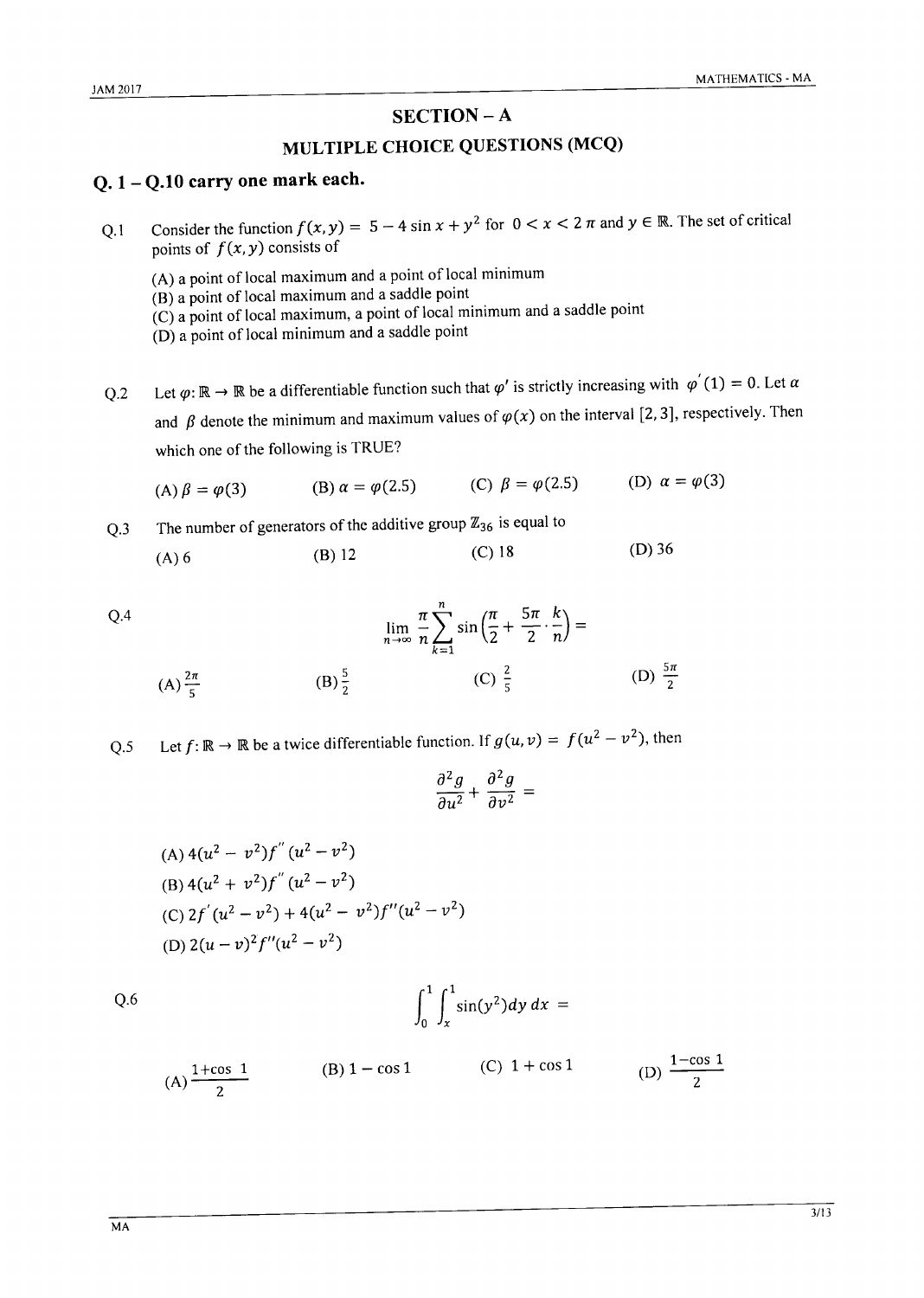| .   |                                                                                                                                                                      |  |
|-----|----------------------------------------------------------------------------------------------------------------------------------------------------------------------|--|
| Q.7 | Let $f_1(x)$ , $f_2(x)$ , $g_1(x)$ , $g_2(x)$ be differentiable functions on R. Let $F(x) = \begin{vmatrix} f_1(x) & f_2(x) \\ a_1(x) & a_2(x) \end{vmatrix}$ be the |  |
|     | determinant of the matrix $\begin{bmatrix} f_1(x) & f_2(x) \\ a_1(x) & a_2(x) \end{bmatrix}$ . Then $F'(x)$ is equal to                                              |  |
|     | (A) $\begin{vmatrix} f_1'(x) & f_2'(x) \\ g_1(x) & g_2(x) \end{vmatrix} + \begin{vmatrix} f_1(x) & g_1'(x) \\ f_2'(x) & g_2(x) \end{vmatrix}$                        |  |
|     | (B) $\begin{vmatrix} f_1'(x) & f_2'(x) \\ a_1(x) & a_2(x) \end{vmatrix} + \begin{vmatrix} f_1(x) & g_1'(x) \\ f_2(x) & a_2'(x) \end{vmatrix}$                        |  |
|     | (C) $\begin{vmatrix} f_1'(x) & f_2'(x) \\ g_1(x) & g_2(x) \end{vmatrix} - \begin{vmatrix} f_1(x) & g_1'(x) \\ f_2(x) & g_2'(x) \end{vmatrix}$                        |  |
|     | (D) $\begin{vmatrix} f_1'(x) & f_2'(x) \\ a_1'(x) & a_2'(x) \end{vmatrix}$                                                                                           |  |
|     |                                                                                                                                                                      |  |

 $Q.8$ Let

$$
f(x) = \frac{x + |x|(1+x)}{x} \sin\left(\frac{1}{x}\right), \qquad x \neq 0
$$

Write  $L = \lim_{x\to 0^-} f(x)$  and  $R = \lim_{x\to 0^+} f(x)$ . Then which one of the following is TRUE?

- (A)  $L$  exists but  $R$  does not exist
- (B)  $L$  does not exist but  $R$  exists
- (C) Both  $L$  and  $R$  exist
- (D) Neither  $L$  nor  $R$  exists

Q.9 If 
$$
\lim_{T \to \infty} \int_0^T e^{-x^2} dx = \frac{\sqrt{\pi}}{2}
$$
, then  
\n
$$
\lim_{T \to \infty} \int_0^T x^2 e^{-x^2} dx =
$$
\n(A)  $\frac{\sqrt{\pi}}{4}$  (B)  $\frac{\sqrt{\pi}}{2}$  (C)  $\sqrt{2\pi}$  (D)  $2\sqrt{\pi}$ 

 $Q.10$  If

$$
f(x) = \begin{cases} 1 + x & \text{if } x < 0 \\ (1 - x)(px + q) & \text{if } x \ge 0 \end{cases}
$$

satisfies the assumptions of Rolle's theorem in the interval  $[-1, 1]$ , then the ordered pair  $(p, q)$  is

(B)  $(-2,-1)$  (C)  $(-2,1)$  $(D)$   $(2,1)$  $(A) (2, -1)$ 

# Q.  $11 - Q$ . 30 carry two marks each.

Q.11 The flux of the vector field

$$
\vec{F} = \left(2\pi x + \frac{2x^2y^2}{\pi}\right)\hat{i} + \left(2\pi xy - \frac{4y}{\pi}\right)\hat{j}
$$

along the outward normal, across the ellipse  $x^2 + 16y^2 = 4$  is equal to

(A) 
$$
4\pi^2 - 2
$$
 \t\t (B)  $2\pi^2 - 4$  \t\t (C)  $\pi^2 - 2$  \t\t (D)  $2\pi$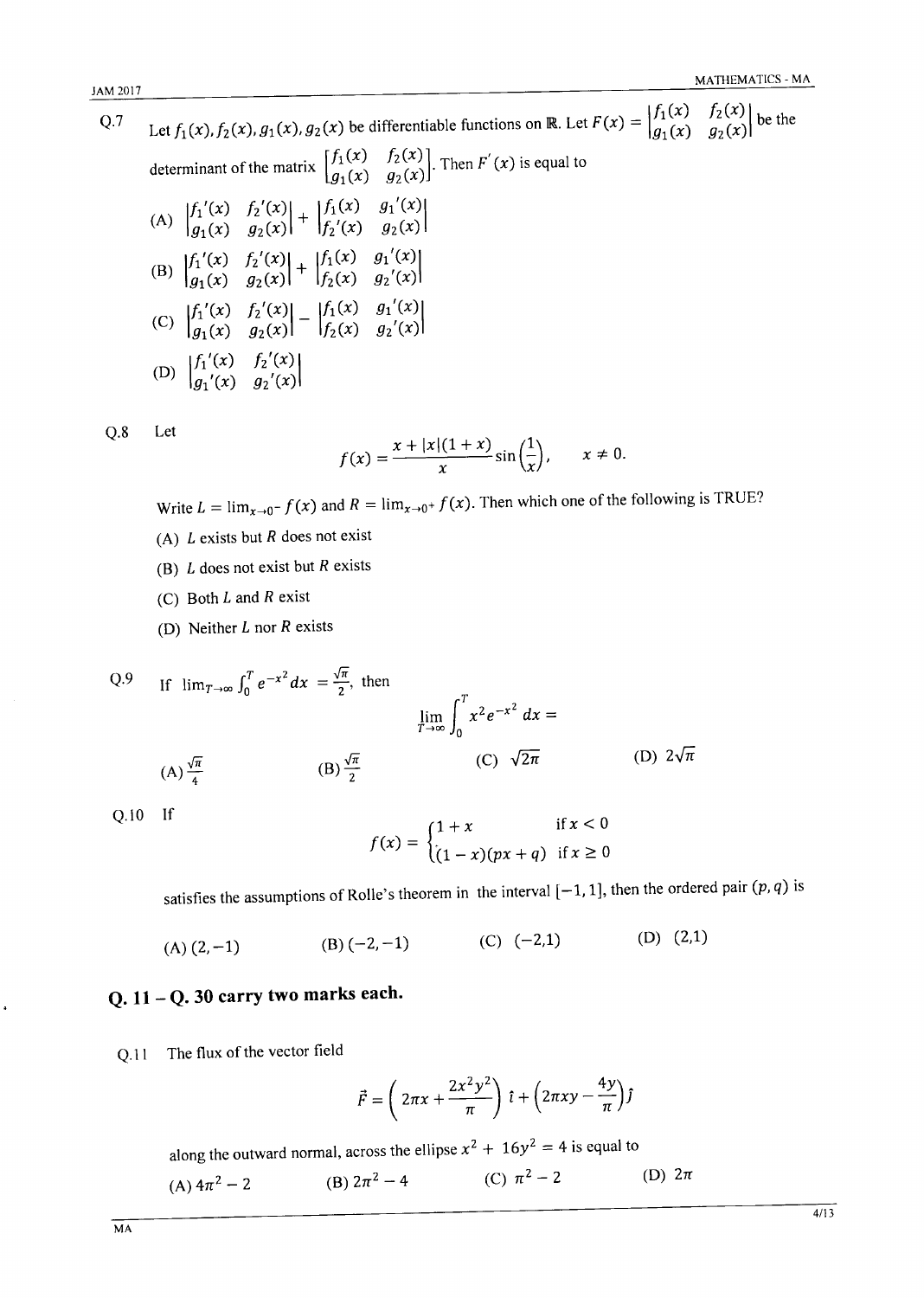Q.12 Let M be the set of all invertible  $5 \times 5$  matrices with entries 0 and 1. For each  $M \in \mathcal{M}$ , let  $n_1(M)$  and  $n_0(M)$  denote the number of 1's and 0's in M, respectively. Then

$$
\min_{M \in \mathcal{M}} |n_1(M) - n_0(M)| =
$$
\n(A) 1 (B) 3 (C) 5 (D) 15

Q.13 Let 
$$
M = \begin{bmatrix} \frac{1}{2} & \frac{1}{4} \\ 0 & 1 \end{bmatrix}
$$
 and  $x = \begin{bmatrix} 3 \\ 4 \end{bmatrix}$ . Then  

$$
\lim_{n \to \infty} M^n
$$

(A) does not exist  
\n(B) is 
$$
\begin{bmatrix} 1 \\ 2 \end{bmatrix}
$$
  
\n(C) is  $\begin{bmatrix} 2 \\ 4 \end{bmatrix}$   
\n(D) is  $\begin{bmatrix} 3 \\ 4 \end{bmatrix}$ 

Q.14 Let  $\vec{F} = (3 + 2xy)\hat{i} + (x^2 - 3y^2)\hat{j}$  and let L be the curve

$$
\vec{r}(t) = e^t \sin t \,\hat{\imath} + e^t \cos t \,\hat{\jmath}, \qquad 0 \le t \le \pi.
$$

 $\boldsymbol{\chi}$ 

Then

$$
\int_L \vec{F} \cdot d\vec{r} \;=\;
$$

(B)  $e^{-6\pi} + 2$  (C)  $e^{6\pi} + 2$  (D)  $e^{3\pi} + 1$ (A)  $e^{-3\pi} + 1$ 

Q.15 The line integral of the vector field

$$
\vec{F} = zx \hat{i} + xy \hat{j} + yz \hat{k}
$$

along the boundary of the triangle with vertices  $(1,0,0)$ ,  $(0,1,0)$  and  $(0,0,1)$ , oriented anticlockwise, when viewed from the point (2,2,2), is

- (C)  $\frac{1}{2}$  $(D)$  2 (A)  $\frac{-1}{2}$  $(B) -2$
- The area of the surface  $z = \frac{xy}{3}$  intercepted by the cylinder  $x^2 + y^2 \le 16$  lies in the interval  $Q.16$ (D)  $(26\pi, 28\pi)$ (C)  $(24\pi, 26\pi]$ (B)  $(22\pi, 24\pi)$ (A)  $(20\pi, 22\pi]$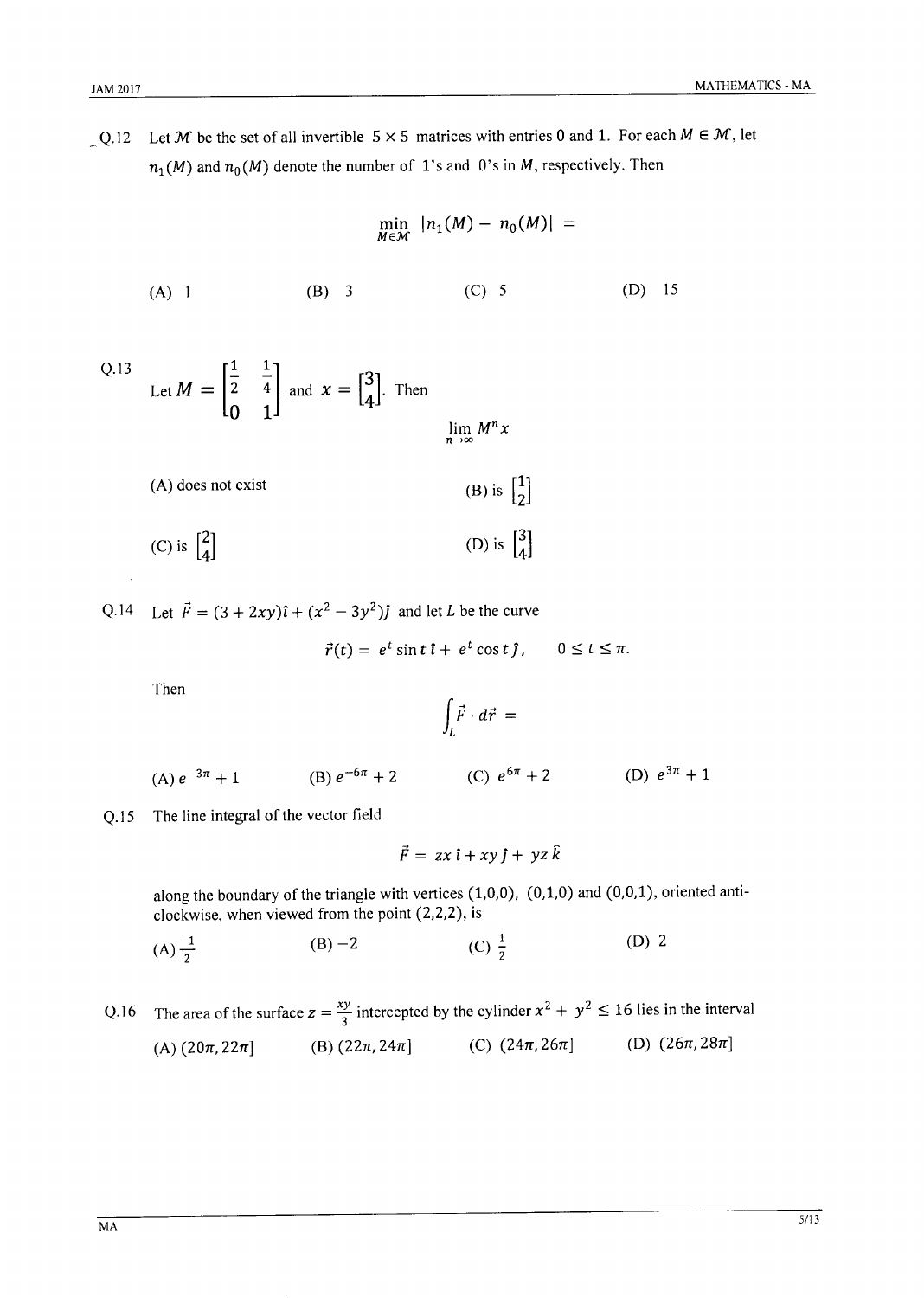Q.17 For  $a > 0$ ,  $b > 0$ , let  $\vec{F} = \frac{x\hat{j} - y\hat{i}}{b^2x^2 + a^2y^2}$  be a planar vector field. Let

$$
C = \{ (x, y) \in \mathbb{R}^2 \mid x^2 + y^2 = a^2 + b^2 \}
$$

be the circle oriented anti-clockwise. Then

$$
\oint_C \vec{F} \cdot d\vec{r} =
$$

(A) 
$$
\frac{2\pi}{ab}
$$
 \t\t (B)  $2\pi$  \t\t (C)  $2\pi ab$  \t\t (D) 0

The flux of  $\vec{F} = y \hat{i} - x\hat{j} + z^2\hat{k}$  along the outward normal, across the surface of the solid  $O.18$ 

$$
\{(x, y, z) \in \mathbb{R}^3 \mid 0 \le x \le 1, 0 \le y \le 1, 0 \le z \le \sqrt{2 - x^2 - y^2}\}
$$

is equal to

(A) 
$$
\frac{2}{3}
$$
 \t\t (B)  $\frac{5}{3}$  \t\t (C)  $\frac{8}{3}$  \t\t (D)  $\frac{4}{3}$ 

Q.19 Let  $f: \mathbb{R} \to \mathbb{R}$  be a differentiable function such that  $f(2) = 2$  and

$$
|f(x) - f(y)| \le 5(|x - y|)^{3/2}
$$

for all  $x \in \mathbb{R}$ ,  $y \in \mathbb{R}$ . Let  $g(x) = x^3 f(x)$ . Then  $g'(2) =$ 

(A) 5 (B) 
$$
\frac{15}{2}
$$
 (C) 12 (D) 24

Q.20 Let  $f: \mathbb{R} \to [0, \infty)$  be a continuous function. Then which one of the following is NOT TRUE? (A) There exists  $x \in \mathbb{R}$  such that  $f(x) = \frac{f(0) + f(1)}{2}$ (B) There exists  $x \in \mathbb{R}$  such that  $f(x) = \sqrt{f(-1)f(1)}$ (C) There exists  $x \in \mathbb{R}$  such that  $f(x) = \int_{-1}^{1} f(t) dt$ (D) There exists  $x \in \mathbb{R}$  such that  $f(x) = \int_0^1 f(t) dt$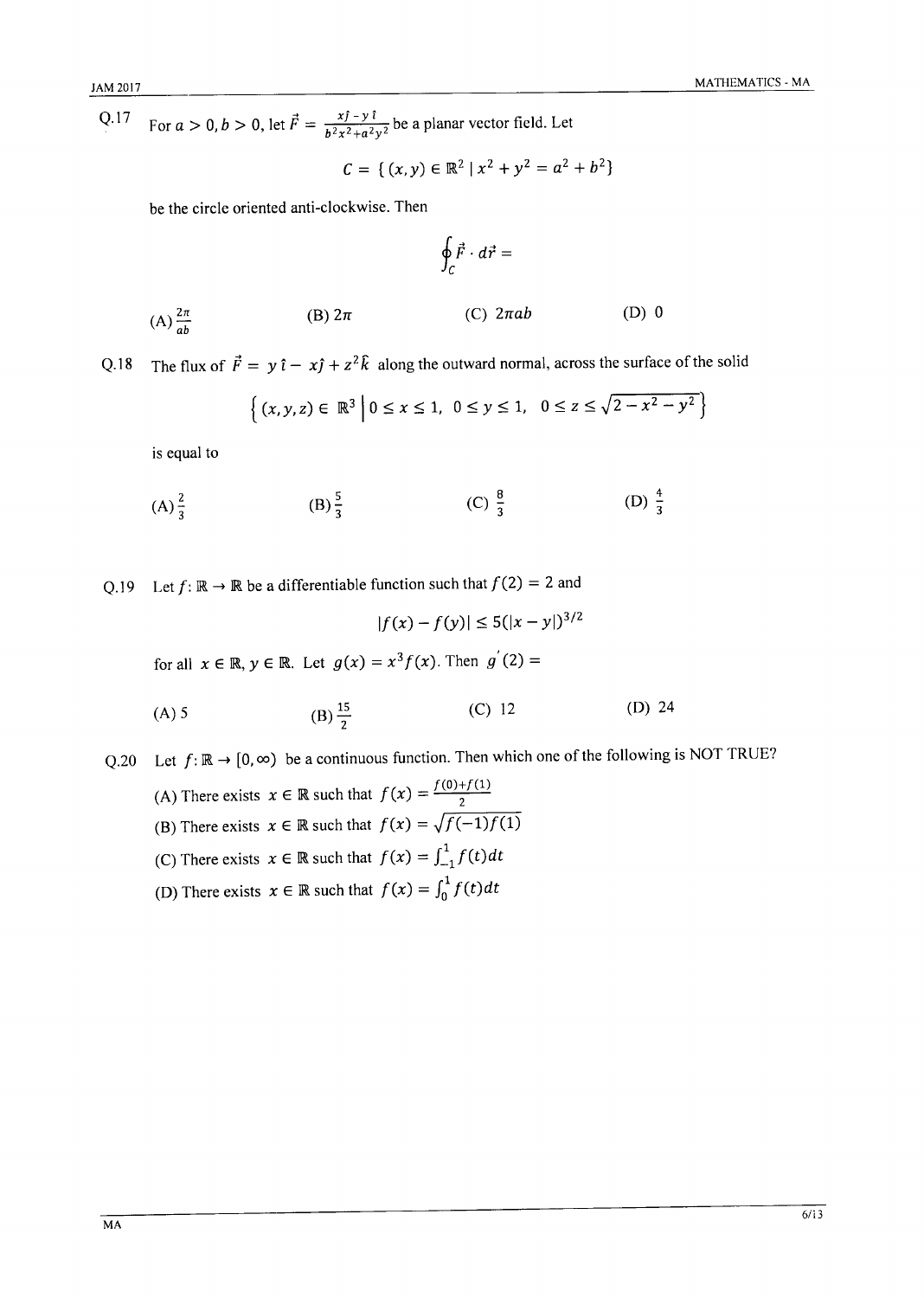The interval of convergence of the power series  $Q.21$ 

$$
\sum_{n=1}^{\infty} \frac{1}{(-3)^{n+2}} \frac{(4x-12)^n}{n^2+1}
$$

is

- (A)  $\frac{10}{4} \leq x < \frac{14}{4}$ (B)  $\frac{9}{4} \le x < \frac{15}{4}$ (C)  $\frac{10}{4} \le x \le \frac{14}{4}$ (D)  $\frac{9}{4} \le x \le \frac{15}{4}$
- Let  $\mathcal{P}_3$  denote the real vector space of all polynomials with real coefficients of degree at most 3.  $Q.22$ Consider the map  $T: \mathcal{P}_3 \to \mathcal{P}_3$  given by  $T(p(x)) = p''(x) + p(x)$ . Then
	- (A)  $T$  is neither one-one nor onto
	- (B)  $T$  is both one-one and onto
	- (C)  $T$  is one-one but not onto
	- (D)  $T$  is onto but not one-one
- Q.23 Let  $f(x,y) = \frac{x^2y}{x^2+y^2}$  for  $(x,y) \neq (0,0)$ . Then (A)  $\frac{\partial f}{\partial x}$  and f are bounded (B)  $\frac{\partial f}{\partial x}$  is bounded and f is unbounded (C)  $\frac{\partial f}{\partial x}$  is unbounded and f is bounded (D)  $\frac{\partial f}{\partial x}$  and f are unbounded
- Q.24 Let S be an infinite subset of R such that  $S \setminus \{\alpha\}$  is compact for some  $\alpha \in S$ . Then which one of the following is TRUE?
	- $(A)$  S is a connected set
	- (B) S contains no limit points
	- (C)  $S$  is a union of open intervals
	- (D) Every sequence in S has a subsequence converging to an element in S

Q.25  
\n
$$
\sum_{n=1}^{\infty} \tan^{-1} \frac{2}{n^2} =
$$
\n(A)  $\frac{\pi}{4}$  (B)  $\frac{\pi}{2}$  (C)  $\frac{3\pi}{4}$  (D)  $\pi$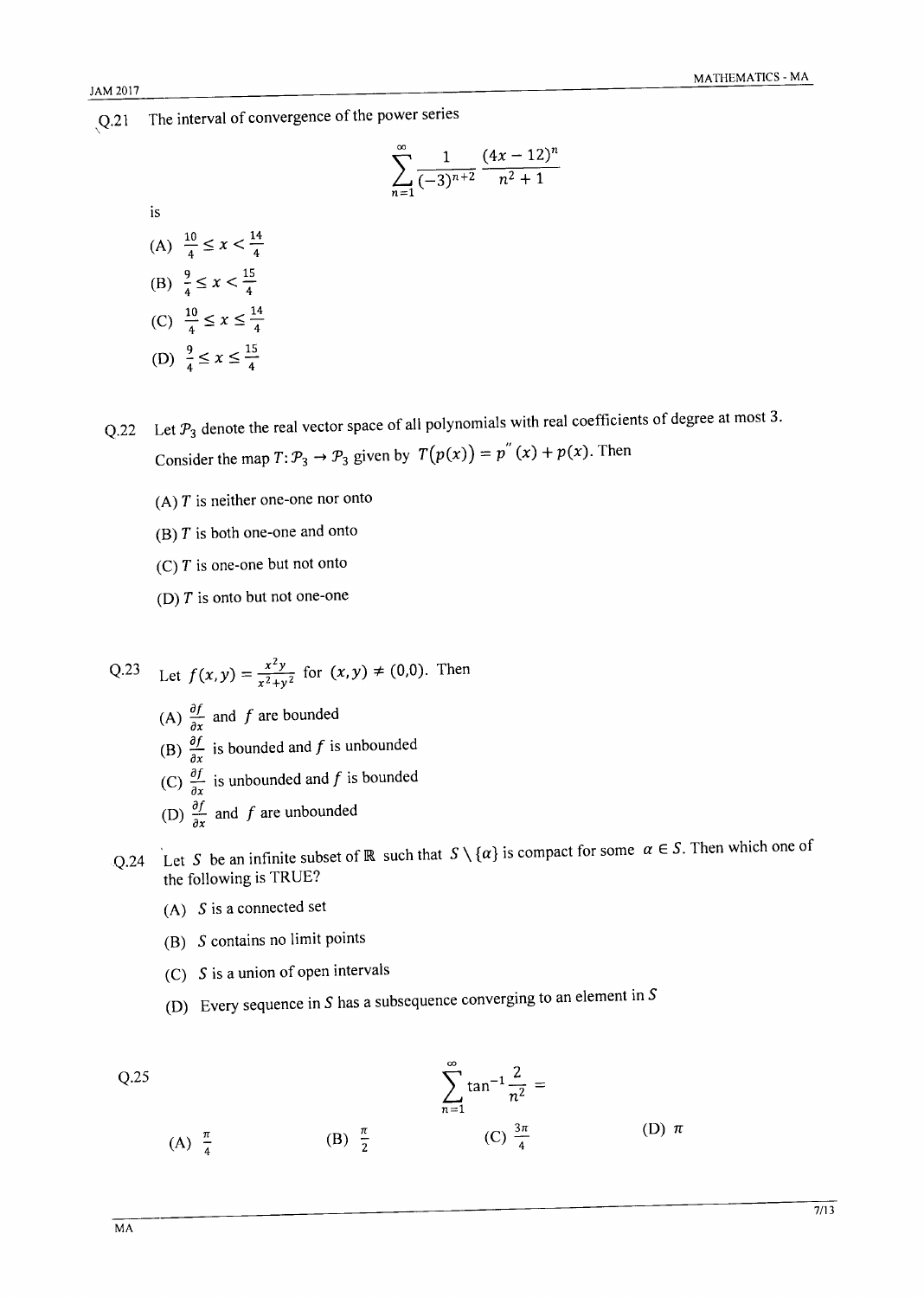Q.26 Let  $0 < a_1 < b_1$ . For  $n \ge 1$ , define

$$
a_{n+1} = \sqrt{a_n b_n}
$$
 and  $b_{n+1} = \frac{a_n + b_n}{2}$ .

Then which one of the following is NOT TRUE?

- (A) Both  $\{a_n\}$  and  $\{b_n\}$  converge, but the limits are not equal
- (B) Both  $\{a_n\}$  and  $\{b_n\}$  converge and the limits are equal
- (C)  ${b_n}$  is a decreasing sequence
- (D)  $\{a_n\}$  is an increasing sequence

 $Q.27$ 

$$
\lim_{n \to \infty} \frac{1}{\sqrt{n}} \left( \frac{1}{\sqrt{3} + \sqrt{6}} + \frac{1}{\sqrt{6} + \sqrt{9}} + \dots + \frac{1}{\sqrt{3n} + \sqrt{3n} + 3} \right) =
$$

(A) 
$$
1 + \sqrt{3}
$$
 \t(B)  $\sqrt{3}$  \t(C)  $\frac{1}{\sqrt{3}}$  \t(D)  $\frac{1}{1 + \sqrt{3}}$ 

Which one of the following is TRUE?  $Q.28$ 

(A) Every sequence that has a convergent subsequence is a Cauchy sequence

- (B) Every sequence that has a convergent subsequence is a bounded sequence
- (C) The sequence  $\{\sin n\}$  has a convergent subsequence
- (D) The sequence  $\left\{n\cos\frac{1}{n}\right\}$  has a convergent subsequence

A particular integral of the differential equation  $Q.29$ 

$$
\frac{d^2y}{dx^2} - 2\frac{dy}{dx} = e^{2x}\sin x
$$

is

(A) 
$$
\frac{e^{2x}}{10}(3 \cos x - 2 \sin x)
$$
  
\n(B)  $-\frac{e^{2x}}{10}(3 \cos x - 2 \sin x)$   
\n(C)  $-\frac{e^{2x}}{5}(2 \cos x + \sin x)$   
\n(D)  $\frac{e^{2x}}{5}(2 \cos x - \sin x)$ 

Q.30 Let  $y(x)$  be the solution of the differential equation

$$
(xy + y + e^{-x})dx + (x + e^{-x})dy = 0
$$

satisfying  $y(0) = 1$ . Then  $y(-1)$  is equal to

(A) 
$$
\frac{e}{e-1}
$$
 \t\t (B)  $\frac{2e}{e-1}$  \t\t (C)  $\frac{e}{1-e}$  \t\t (D) 0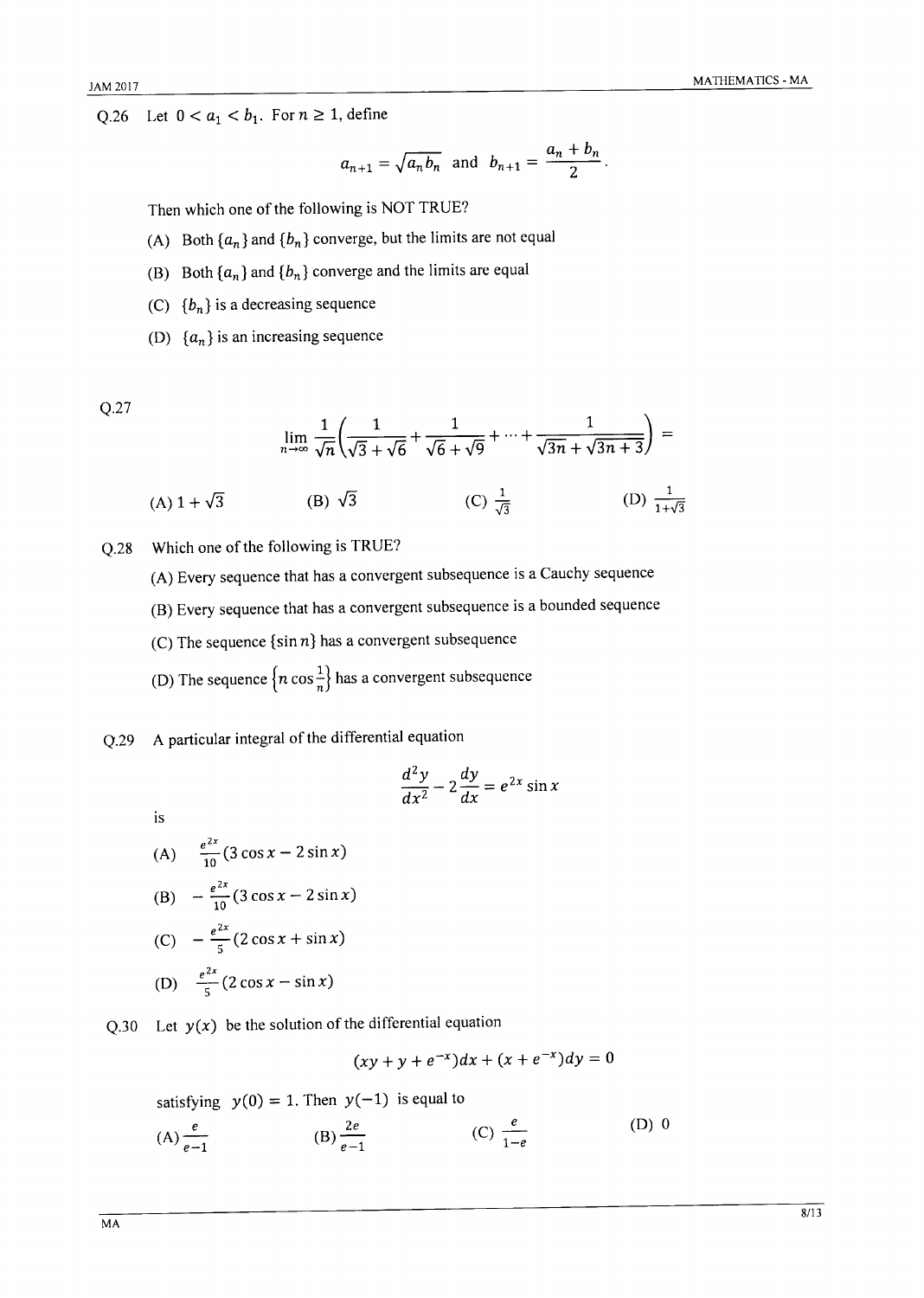#### **SECTION - B**

#### MULTIPLE SELECT QUESTIONS (MSQ)

#### $Q. 31 - Q. 40$  carry two marks each.

Q.31 For  $\alpha, \beta \in \mathbb{R}$ , define the map  $\varphi_{\alpha,\beta} : \mathbb{R} \to \mathbb{R}$  by  $\varphi_{\alpha,\beta}(x) = \alpha x + \beta$ . Let

$$
G = \{ \varphi_{\alpha,\beta} \mid (\alpha,\beta) \in \mathbb{R}^2 \}
$$

For  $f, g \in G$ , define  $g \circ f \in G$  by  $(g \circ f)(x) = g(f(x))$ . Then which of the following statements is/are TRUE?

- (A) The binary operation  $\circ$  is associative
- (B) The binary operation  $\circ$  is commutative
- (C) For every  $(\alpha, \beta) \in \mathbb{R}^2$ ,  $\alpha \neq 0$  there exists  $(a, b) \in \mathbb{R}^2$  such that  $\varphi_{\alpha, \beta} \circ \varphi_{\alpha, b} = \varphi_{1, 0}$
- (D)  $(G, \circ)$  is a group
- $O.32$ The volume of the solid

$$
\left\{ (x, y, z) \in \mathbb{R}^3 \middle| 1 \le x \le 2, \quad 0 \le y \le \frac{2}{x}, \quad 0 \le z \le x \right\}
$$

is expressible as

(A) 
$$
\int_1^2 \int_0^{2/x} \int_0^x dz dy dx
$$
  
\n(B)  $\int_1^2 \int_0^x \int_0^{2/x} dy dz dx$   
\n(C)  $\int_0^2 \int_1^z \int_0^{2/x} dy dx dz$   
\n(D)  $\int_0^2 \int_{\max\{z,1\}}^2 \int_0^{2/x} dy dx dz$ 

Q.33 Let  $f: \mathbb{R}^2 \to \mathbb{R}$  be a function. Then which of the following statements is/are TRUE?

- (A) If f is differentiable at (0,0), then all directional derivatives of f exist at (0,0)
- (B) If all directional derivatives of f exist at  $(0,0)$ , then f is differentiable at  $(0,0)$
- (C) If all directional derivatives of f exist at  $(0,0)$ , then f is continuous at  $(0,0)$
- (D) If the partial derivatives  $\frac{\partial f}{\partial x}$  and  $\frac{\partial f}{\partial y}$  exist and are continuous in a disc centered at (0,0), then  $f$  is differentiable at  $(0,0)$

If X and Y are  $n \times n$  matrices with real entries, then which of the following is/are TRUE?  $O.34$ 

- (A) If  $P^{-1}XP$  is diagonal for some real invertible matrix P, then there exists a basis for  $\mathbb{R}^n$ consisting of eigenvectors of  $X$
- (B) If X is diagonal with distinct diagonal entries and  $XY = YX$ , then Y is also diagonal
- (C) If  $X^2$  is diagonal, then X is diagonal
- (D) If X is diagonal and  $XY = YX$  for all Y, then  $X = \lambda I$  for some  $\lambda \in \mathbb{R}$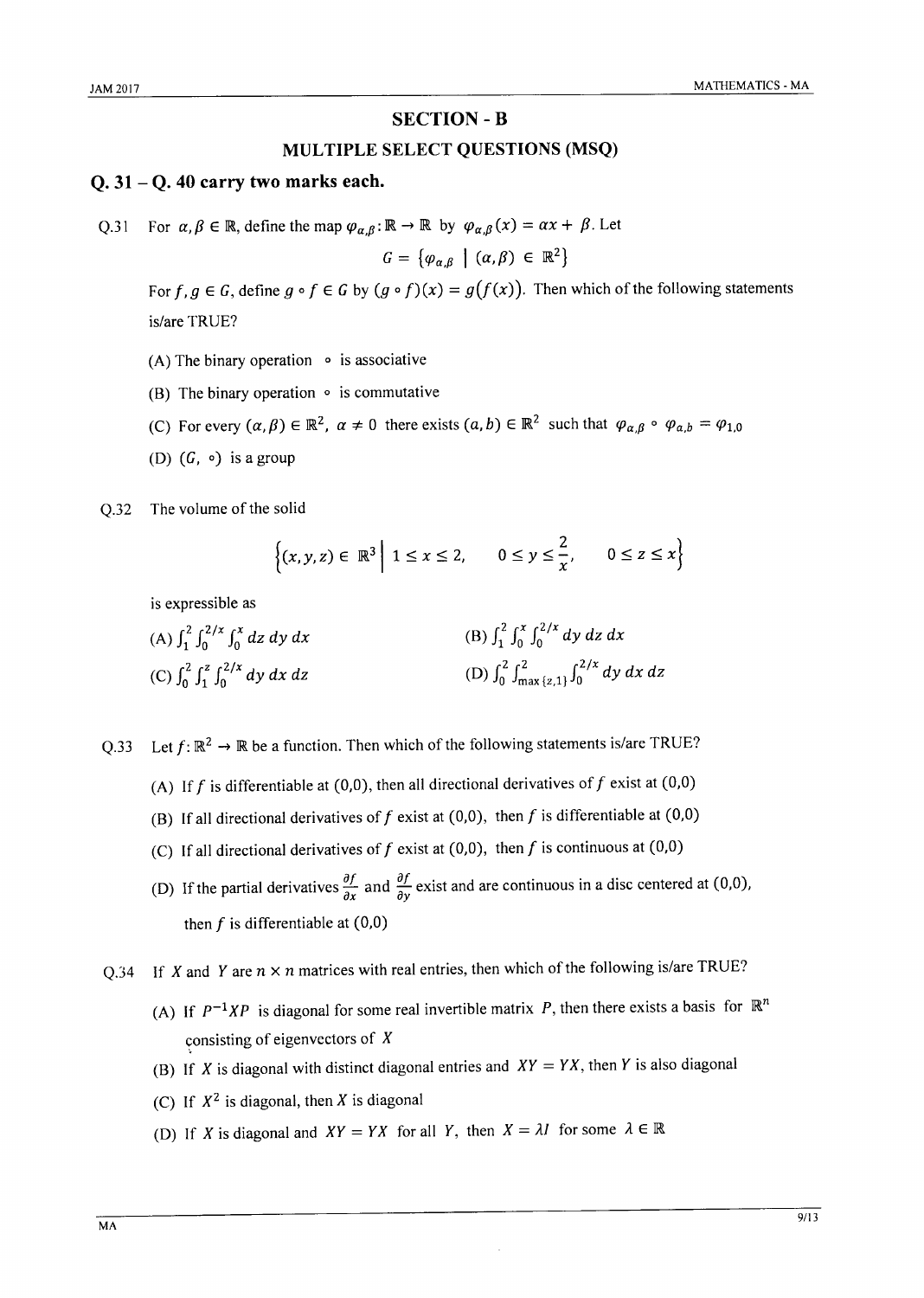- Let G be a group of order 20 in which the conjugacy classes have sizes  $1, 4, 5, 5, 5$ . Then which of  $0.35$ the following is/are TRUE?
	- (A)  $G$  contains a normal subgroup of order 5
	- (B)  $G$  contains a non-normal subgroup of order 5
	- $(C)$  G contains a subgroup of order 10
	- (D) G contains a normal subgroup of order 4
- Let  $\{x_n\}$  be a real sequence such that  $7x_{n+1} = x_n^3 + 6$  for  $n \ge 1$ . Then which of the following  $0.36$ statements is/are TRUE?
	- (A) If  $x_1 = \frac{1}{2}$ , then  $\{x_n\}$  converges to 1
	- (B) If  $x_1 = \frac{1}{2}$ , then  $\{x_n\}$  converges to 2
	- (C) If  $x_1 = \frac{3}{2}$ , then  $\{x_n\}$  converges to 1
	- (D) If  $x_1 = \frac{3}{2}$ , then  $\{x_n\}$  converges to  $-3$
- Let S be the set of all rational numbers in  $(0,1)$ . Then which of the following statements is / are  $Q.37$ TRUE?
	- (A) S is a closed subset of  $\mathbb R$
	- (B) S is not a closed subset of  $\mathbb R$
	- (C) S is an open subset of  $\mathbb R$
	- (D) Every  $x \in (0,1) \setminus S$  is a limit point of S
- Let M be an  $n \times n$  matrix with real entries such that  $M^3 = I$ . Suppose that  $Mv \neq v$  for any non- $Q.38$ zero vector  $v$ . Then which of the following statements is / are TRUE?
	- (A)  $M$  has real eigenvalues
	- (B)  $M + M^{-1}$  has real eigenvalues
	- (C)  $n$  is divisible by 2
	- (D)  $n$  is divisible by 3
- Q.39 Let  $y(x)$  be the solution of the differential equation

$$
\frac{dy}{dx} = (y-1)(y-3)
$$

satisfying the condition  $y(0) = 2$ . Then which of the following is/are TRUE?

- (A) The function  $y(x)$  is not bounded above
- (B) The function  $y(x)$  is bounded
- (C)  $\lim y(x) = 1$
- $\lim_{x\to-\infty} y(x) = 3$  $(D)$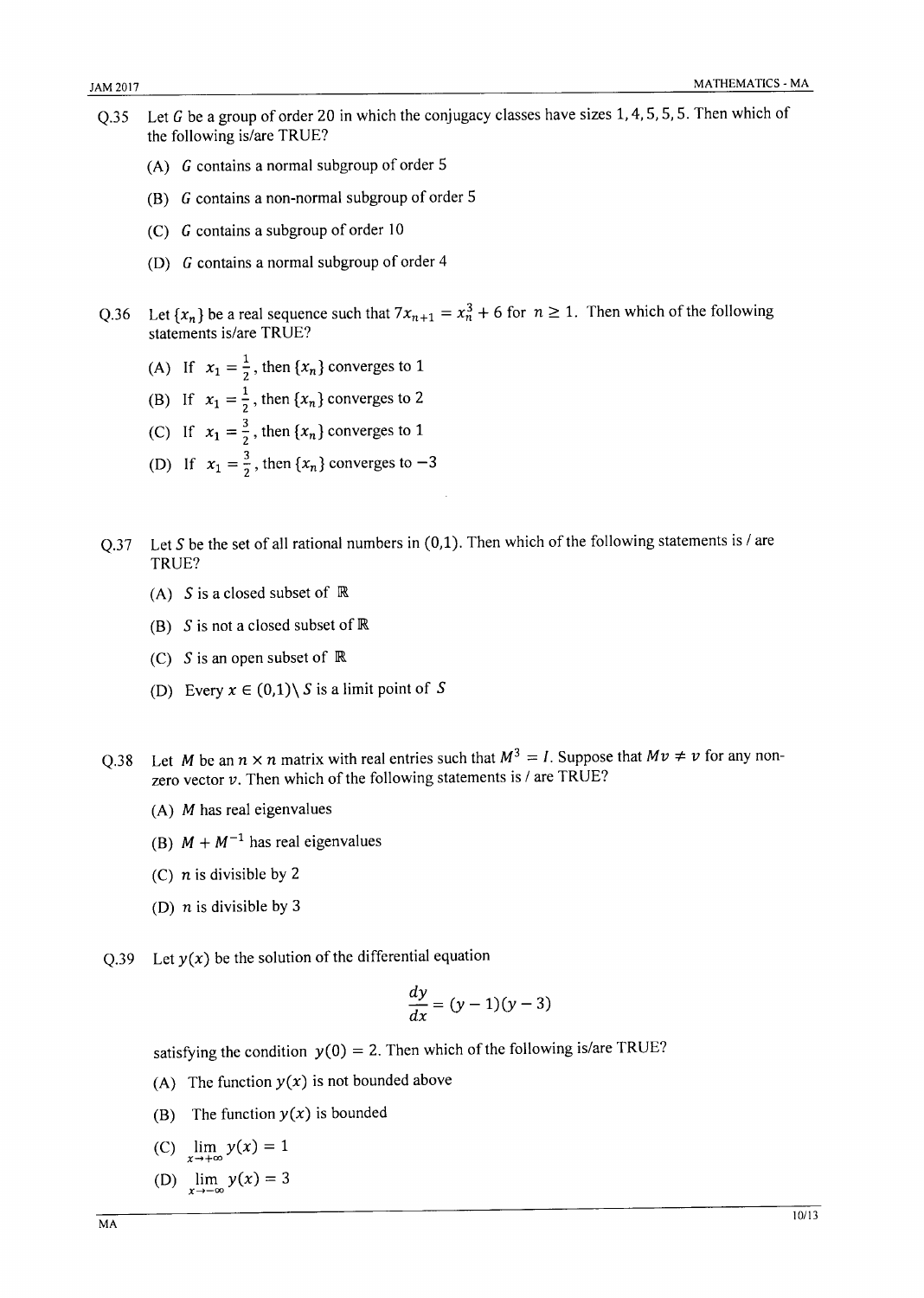Q.40 Let  $k, \ell \in \mathbb{R}$  be such that every solution of

$$
\frac{d^2y}{dx^2} + 2k\frac{dy}{dx} + \ell y = 0
$$

satisfies  $\lim_{x\to\infty} y(x) = 0$ . Then

- (A)  $3k^2 + \ell < 0$  and  $k > 0$
- (B)  $k^2 + \ell > 0$  and  $k < 0$
- (C)  $k^2 \ell \le 0$  and  $k > 0$
- (D)  $k^2 \ell > 0, k > 0$  and  $\ell > 0$

#### SECTION-C

### NUMERICAL ANSWER TYPE (NAT)

#### $Q.41 - Q.50$  carry one mark each.

Q.41 If the orthogonal trajectories of the family of ellipses  $x^2 + 2y^2 = c_1$ ,  $c_1 > 0$ , are given by  $y = c_2 x^{\alpha}, c_2 \in \mathbb{R}$ , then  $\alpha =$ 

Let G be a subgroup of  $GL_2(\mathbb{R})$  generated by  $\begin{bmatrix} 0 & 1 \\ 1 & 0 \end{bmatrix}$  and  $\begin{bmatrix} 0 & -1 \\ 1 & -1 \end{bmatrix}$ . Then the order of G is  $Q.42$ 

Q.43 Consider the permutations  $\sigma = \begin{pmatrix} 1 & 2 & 3 & 4 & 5 & 6 & 7 & 8 \\ 4 & 5 & 3 & 7 & 8 & 6 & 1 & 2 \end{pmatrix}$  and  $\tau = \begin{pmatrix} 1 & 2 & 3 & 4 & 5 & 6 & 7 & 8 \\ 4 & 5 & 3 & 1 & 7 & 6 & 8 & 2 \end{pmatrix}$  in S<sub>8</sub>. The number of  $\eta \in S_8$  such that  $\eta^{-1} \sigma \eta = \tau$  is equal to

Let P be the point on the surface  $z = \sqrt{x^2 + y^2}$  closest to the point (4,2,0). Then the square of Q.44 

Q.45 
$$
\left(\int_0^1 x^4 (1-x)^5 dx\right)^{-1} = \underline{\qquad}
$$

Q.46 Let  $v_1 = \begin{bmatrix} 1 \\ 1 \\ 0 \end{bmatrix}$  and  $v_2 = \begin{bmatrix} 0 \\ 1 \\ 1 \end{bmatrix}$ . Let *M* be the matrix whose columns are  $v_1, v_2, 2v_1 - v_2, v_1 + 2v_2$ in that order. Then the number of linearly independent solutions of the homogeneous system of linear equations  $Mx = 0$  is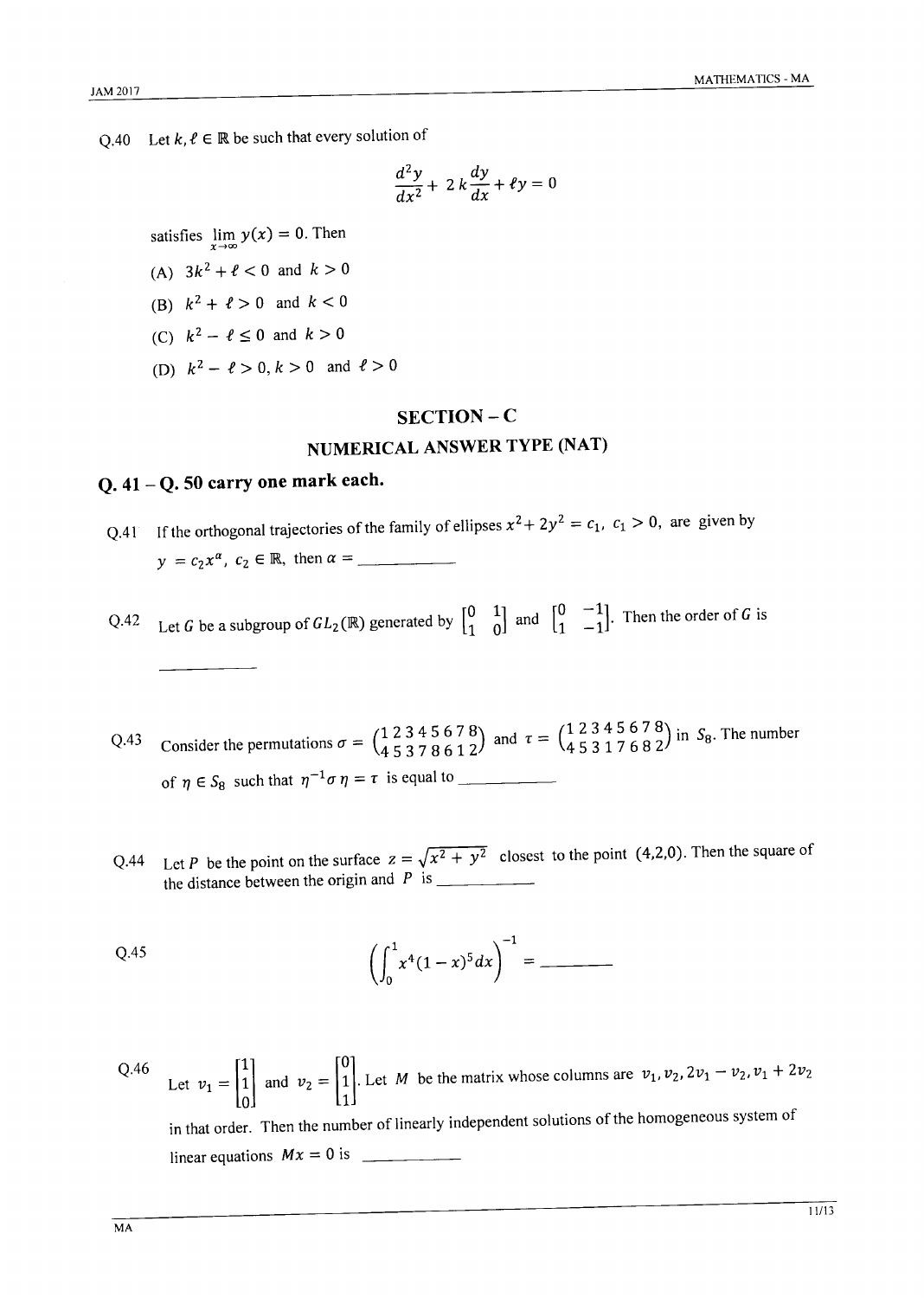Q.47 
$$
\frac{1}{2\pi} \left( \frac{\pi^3}{1!3} - \frac{\pi^5}{3!5} + \frac{\pi^7}{5!7} - \dots + \frac{(-1)^{n-1} \pi^{2n+1}}{(2n-1)! (2n+1)} + \dots \right) = \underline{\hspace{2cm}}
$$

- Q.48 Let P be a 7  $\times$  7 matrix of rank 4 with real entries. Let  $a \in \mathbb{R}^7$  be a column vector. Then the rank
- Q.49 For  $x > 0$ , let  $\lfloor x \rfloor$  denote the greatest integer less than or equal to x. Then  $\lim_{x\to 0^+} x \left( \left| \frac{1}{x} \right| + \left| \frac{2}{x} \right| + \dots + \left| \frac{10}{x} \right| \right) =$
- Q.50 The number of subgroups of  $\mathbb{Z}_7 \times \mathbb{Z}_7$  of order 7 is \_\_\_\_\_\_\_\_\_\_\_\_\_\_\_\_

#### $0.51 - 0.60$  carry two marks each.

Q.51 Let  $y(x)$ ,  $x > 0$  be the solution of the differential equation

$$
x^2\frac{d^2y}{dx^2} + 5x\frac{dy}{dx} + 4y = 0
$$

Q.52 Let  $T$  be the smallest positive real number such that the tangent to the helix

$$
\cos t \ \hat{\imath} + \sin t \, \hat{\jmath} + \frac{t}{\sqrt{2}} \, \hat{k}
$$

at  $t = T$  is orthogonal to the tangent at  $t = 0$ . Then the line integral of  $\vec{F} = x\hat{j} - y\hat{i}$  along the 

Q.53 Let  $f(x) = \frac{\sin \pi x}{\pi \sin x}$ ,  $x \in (0, \pi)$ , and let  $x_0 \in (0, \pi)$  be such that  $f'(x_0) = 0$ . Then

$$
(f(x_0))^2(1 + (\pi^2 - 1)\sin^2 x_0) =
$$

Q.55 Let  $a_n = \sqrt{n}$ ,  $n \ge 1$ , and let  $s_n = a_1 + a_2 + \dots + a_n$ . Then

$$
\lim_{n\to\infty}\left(\frac{a_n/s_n}{-\ln(1-a_n/s_n)}\right) =
$$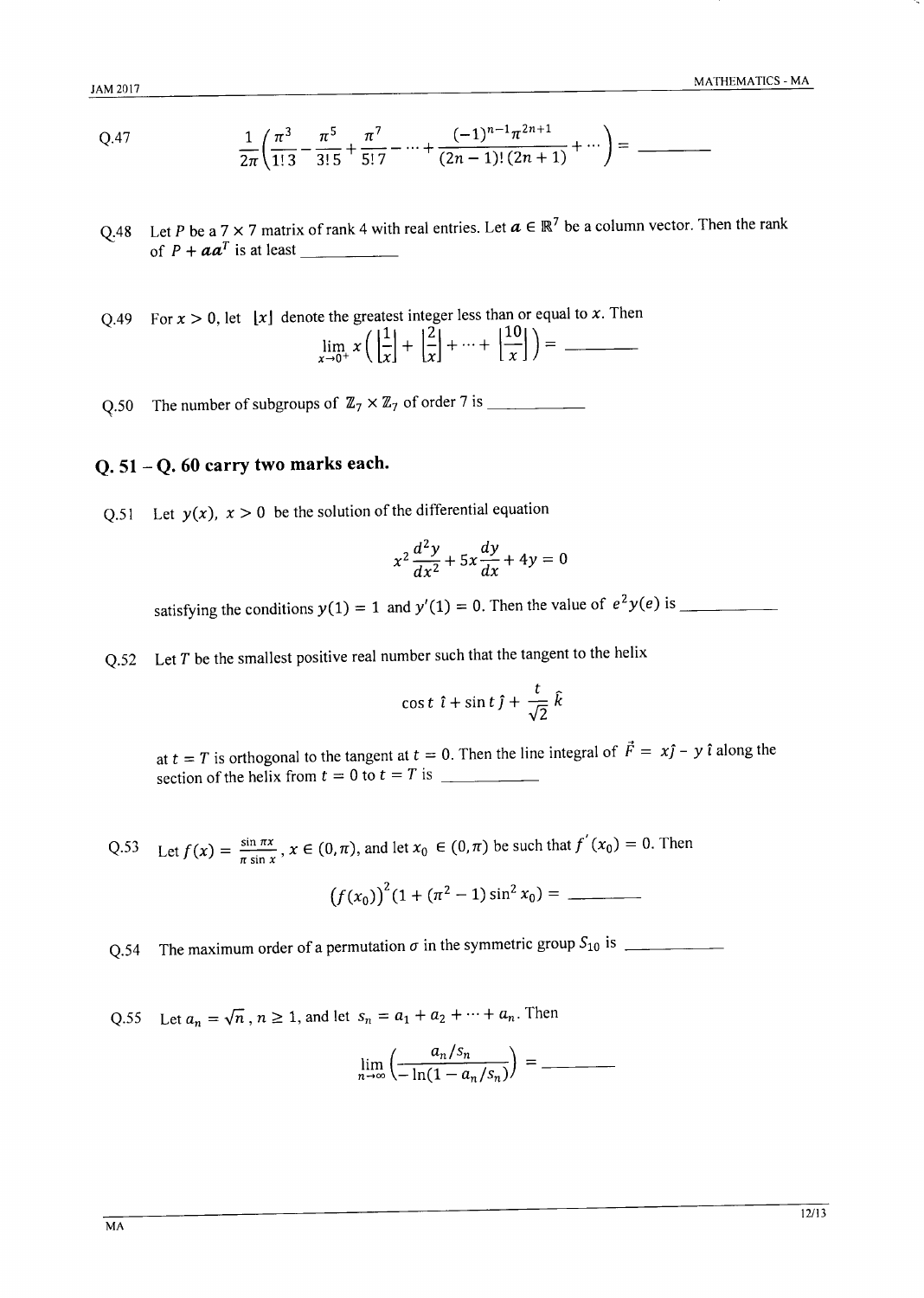Q.56 For a real number x, define  $[x]$  to be the smallest integer greater than or equal to x. Then

$$
\int_0^1 \int_0^1 \int_0^1 (|x| + |y| + |z|) \ dx \, dy \, dz =
$$

Q.57 For  $x > 1$ , let

$$
f(x) = \int_1^x \left(\sqrt{\log t} - \frac{1}{2} \log \sqrt{t}\right) dt
$$

Q.58 Let  $\alpha$ ,  $\beta$ ,  $\gamma$ ,  $\delta$  be the eigenvalues of the matrix

$$
\begin{bmatrix} 0 & 0 & 0 & 0 \\ 1 & 0 & 0 & -2 \\ 0 & 1 & 0 & 1 \\ 0 & 0 & 1 & 2 \end{bmatrix}
$$

Q.59 The radius of convergence of the power series

$$
\sum_0^\infty n! \, x^{n^2}
$$

 $is$ 

 $Q.60$  If

$$
y(x) = \int_{\sqrt{x}}^{x} \frac{e^t}{t} dt, \ x > 0
$$

# END OF THE QUESTION PAPER